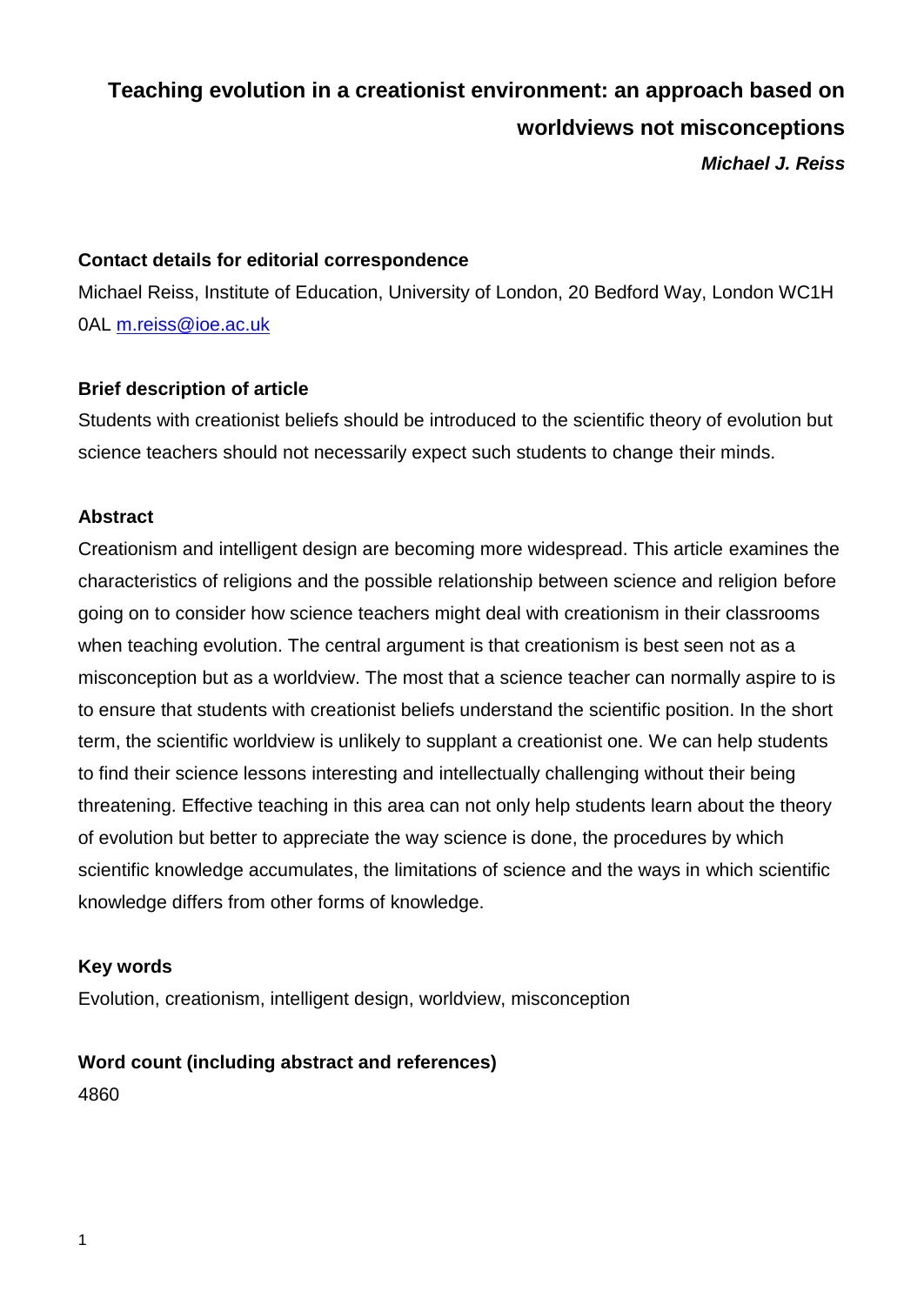# **The rise of creationism**

To some people"s surprise and consternation, and others" delight, creationism is growing in extent and influence, both in the UK and elsewhere. Definitions of creationism vary but about 40% of adults in the USA and perhaps over 10% in the UK believe that the Earth is only some 10,000 years old, that it came into existence as described in the early parts of the Bible or the *Qur'an* and that the most that evolution has done is to change species into closely related species (Jones and Reiss, 2007). For a creationist it is possible that the various species of zebra had a common ancestor but this is not the case for zebras, bears and antelopes – still less for monkeys and humans, for birds and molluscs or for palm trees and flesh-eating bacteria.

At the same time, of course, the overwhelming majority of biologists consider evolution to be the central concept in biological sciences, providing a conceptual framework that unifies every disparate aspect of the life sciences into a single coherent discipline (National Academy of Sciences and Institute of Medicine, 2008). Equally, the overwhelming majority of scientists believe that the universe is of the order of about 13-14 billion years old. Even though evolution and cosmology are well established scientific theories, they are at the centre of a prolonged, possibly deepening, religious controversy.

Evolution and cosmology are understood by many to be a religious issue because they can be seen to contradict the accounts of origins (inorganic, organic and human) described in the Jewish, Christian and Muslim Scriptures. The issue seems like an ongoing dispute that has science and religion actively battling to support the credibility of their explanations for origins. If like me (and Rowan Williams, the Archbishop of Canterbury) you like *The Simpsons*, have a look at<http://religiousfreaks.com/UserFiles/Media/simpsons.creationism.mov> (last accessed 12 January 2008) for one such treatment of the evolution / creationism issue in school science lessons.

The public presentation of the controversy often gives the impression that biblical creationism and biological evolution refer to two mutually exclusive explanatory systems. The lower visibility of presentations of moderate views creates the impression in many people's minds that a clear delineation exists between those who support scientific theories and those who adhere to scriptural teachings.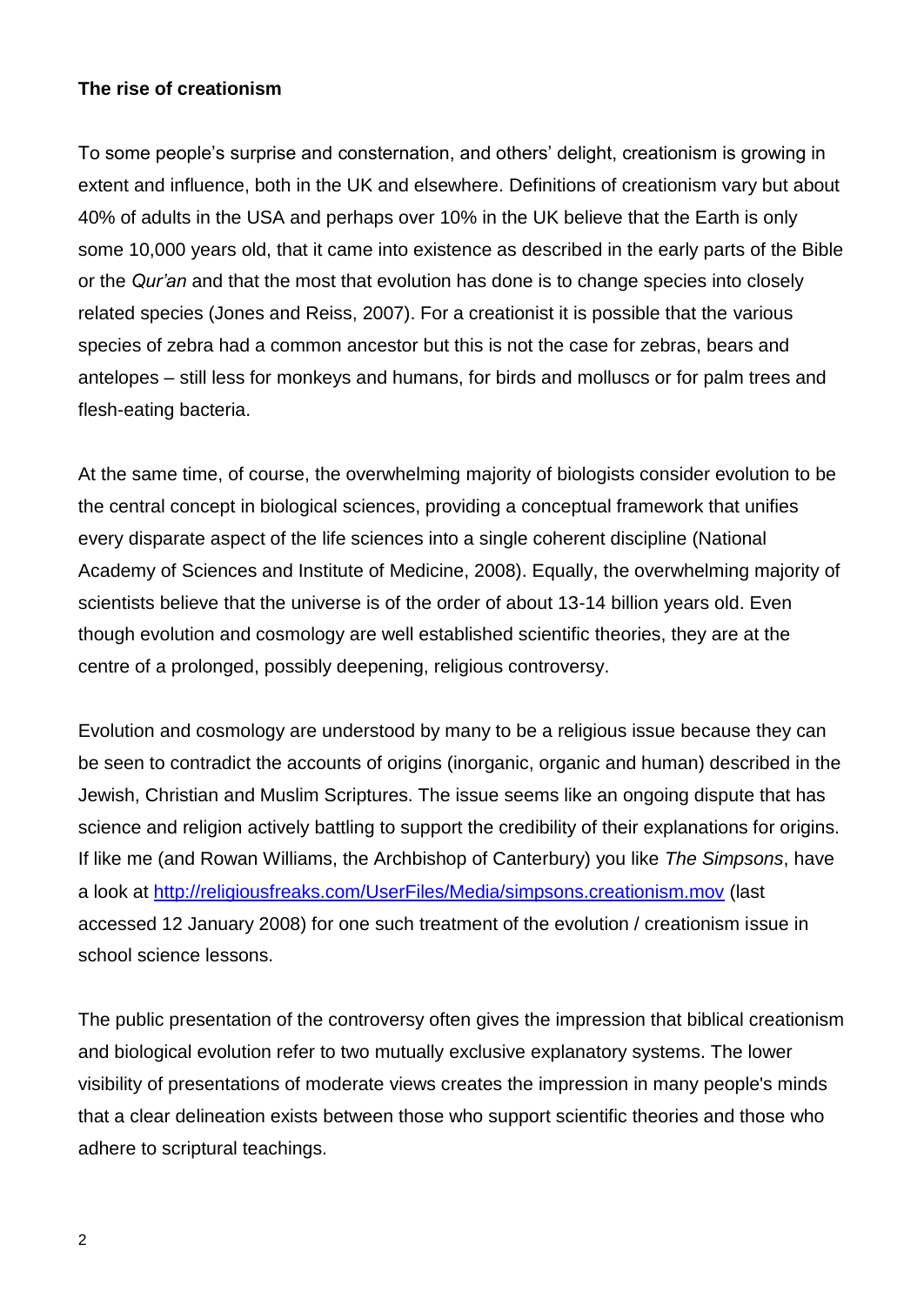This highly publicised schism between a number of religious worldviews, particularly Judaeo-Christian views based on *Genesis* and mainstream Islamic readings of the *Qur'an*, and modern scientific explanations derived from the theory of evolution is exacerbated by the way people are often asked in surveys or interviews about their views on human origin. There is a tendency to polarise religion and science in questionnaires that focus on the notion that either God created everything or God had nothing at all to do with it. The choices used in many public polls erroneously imply that scientific evolution is necessarily atheistic, coupling complete acceptance of evolution with explicit exclusion of any religious premise. Most surveys contain only a small number of options that makes analysis easy, "clean" and strictly numeric. The limited number of categories forces people to codify their views to fit into, at best, three or four predetermined categories and misses more nuanced information about what they are actually thinking.

In fact, people have personal beliefs about religion and science that cover a wide range of possibilities. Eugenie Scott (1999) and others have proposed that individuals hold a spectrum of views, ranging from young-Earth creationists to those for whom the scientific and religions worldviews are integrated into one. I therefore, before going on to consider how science teachers might deal with creationism in their classrooms when teaching evolution, want briefly to examine the characteristics of religions and the possible relationships between science and religion. The central argument of this article is that creationism is best seen by a science teacher not as a misconception but as a worldview. The implications of this is that the most a science teacher can normally aspire to is to ensure that students with creationist beliefs understand the scientific position. In the short term, this scientific worldview is unlikely to supplant a creationist one.

#### **The characteristics of religions**

Although it is difficult to summarise the nature of religion in a way that satisfies the members of all religions, several of the characteristics of most religions (Smart, 1998) contribute to debate over origins. First, religions have a practical and ritual dimension that encompasses such elements as worship, preaching, prayer, yoga, meditation and other approaches to stilling the self. By the time students enter secondary school, many have learned to find a comfort from this dimension that can be disrupted by scientific explanations that are so different from their existing beliefs.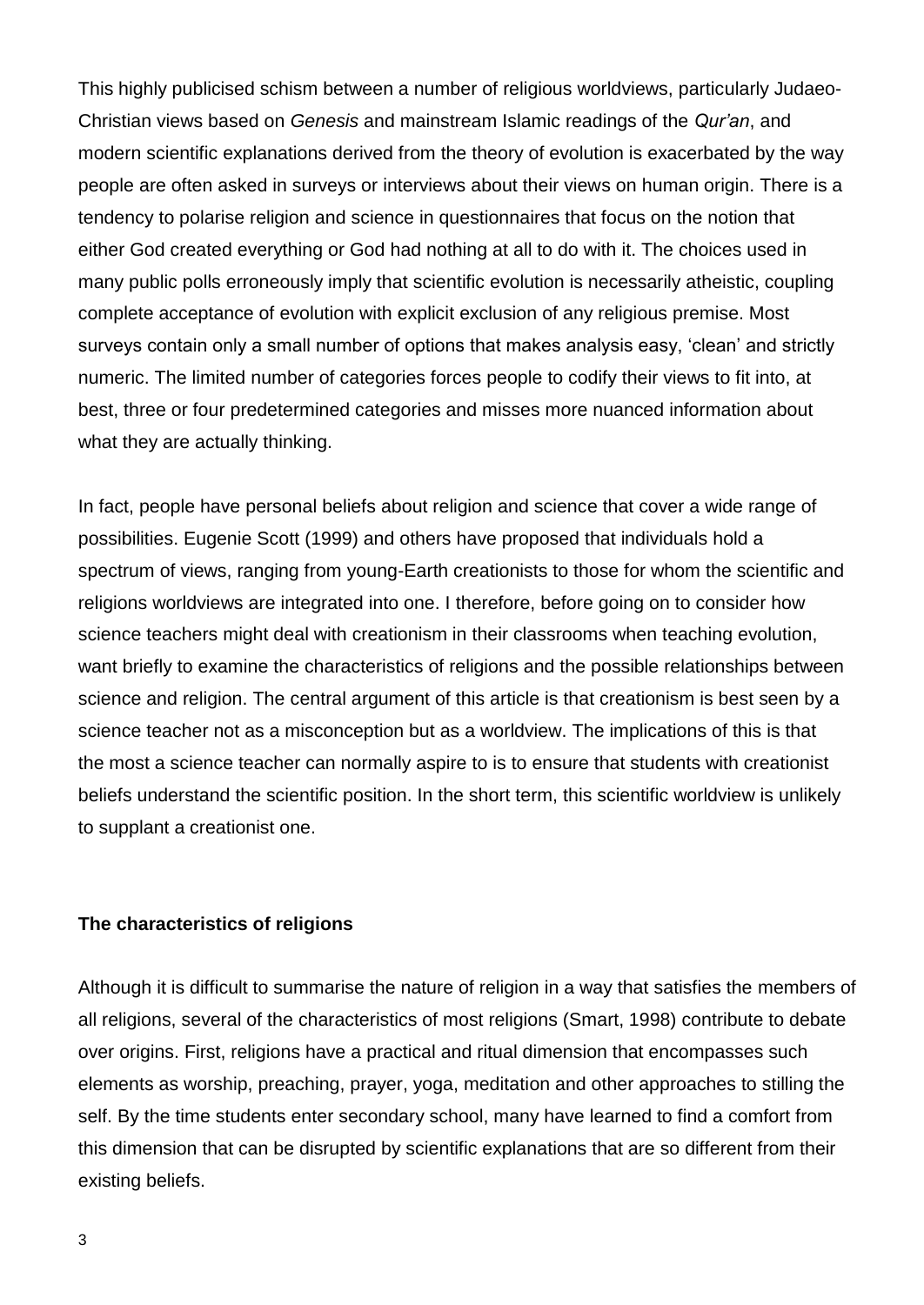Abrupt exposure to science can also disrupt the security of the experiential and emotional dimension of religions. At one pole are the rare visions given to some of the crucial figures in a religion"s history, such as that of Arjuna in the *Bhagavadgita* and the revelation to Moses at the burning bush in *Exodus*. At the other pole are the experiences and emotions of many religious adherents, whether a once-in-a-lifetime apprehension of the transcendent or a more frequent feeling of the presence of God either in corporate worship or in the stillness of one's heart. Science, particularly evolution's connection to human origins, can seem dismissive of this dimension and may be rejected for that reason.

All religions hand down, whether orally or in writing, vital stories comprising the narrative or mythic dimension of their tradition. For some religious adherents, such stories are believed literally; for others, they are understood symbolically. In the case of the six-day creation account in the Judaeo-Christian scriptures, scientific ideas are incongruent enough to pose cognitive challenges that teachers need to help students negotiate. Furthermore, creationist critiques of school science teaching receive wide circulation, and some students may think that science teachers will try to convince them that God was not ultimately responsible for human and cosmic origins.

The doctrinal and philosophical dimension of religion arises in part from the narrative/mythic dimension as theologians within a religion struggle to integrate these stories into a more general view of the world. Thus, the early Christian church came to its understanding of the doctrine of the Trinity by combining the central truth of the Jewish religion – that there is but one God – with its understanding of the life and teaching of Jesus Christ and the working of the Holy Spirit. Contemporary theologians face the challenge of helping citizens integrate doctrinal and philosophical teachings of religion into worldviews that are compatible with the understandings that are the product of scientific progress.

While doctrine attempts to define the acceptable beliefs of a community of believers, the ethical and legal dimension regulates how believers act. So, Islam has its five Pillars – *Shahada* (profession of faith), *Salat* (worship), Zakat (almsgiving), *Saum* (fasting) and *Hajj* (pilgrimage) – while Judaism has the Ten Commandments and other regulations in the *Torah*, and Buddhism has its five precepts. Part of the creationist movement's objection to the theory of evolution is the perceived threat of modernism (or post-modernism) and associated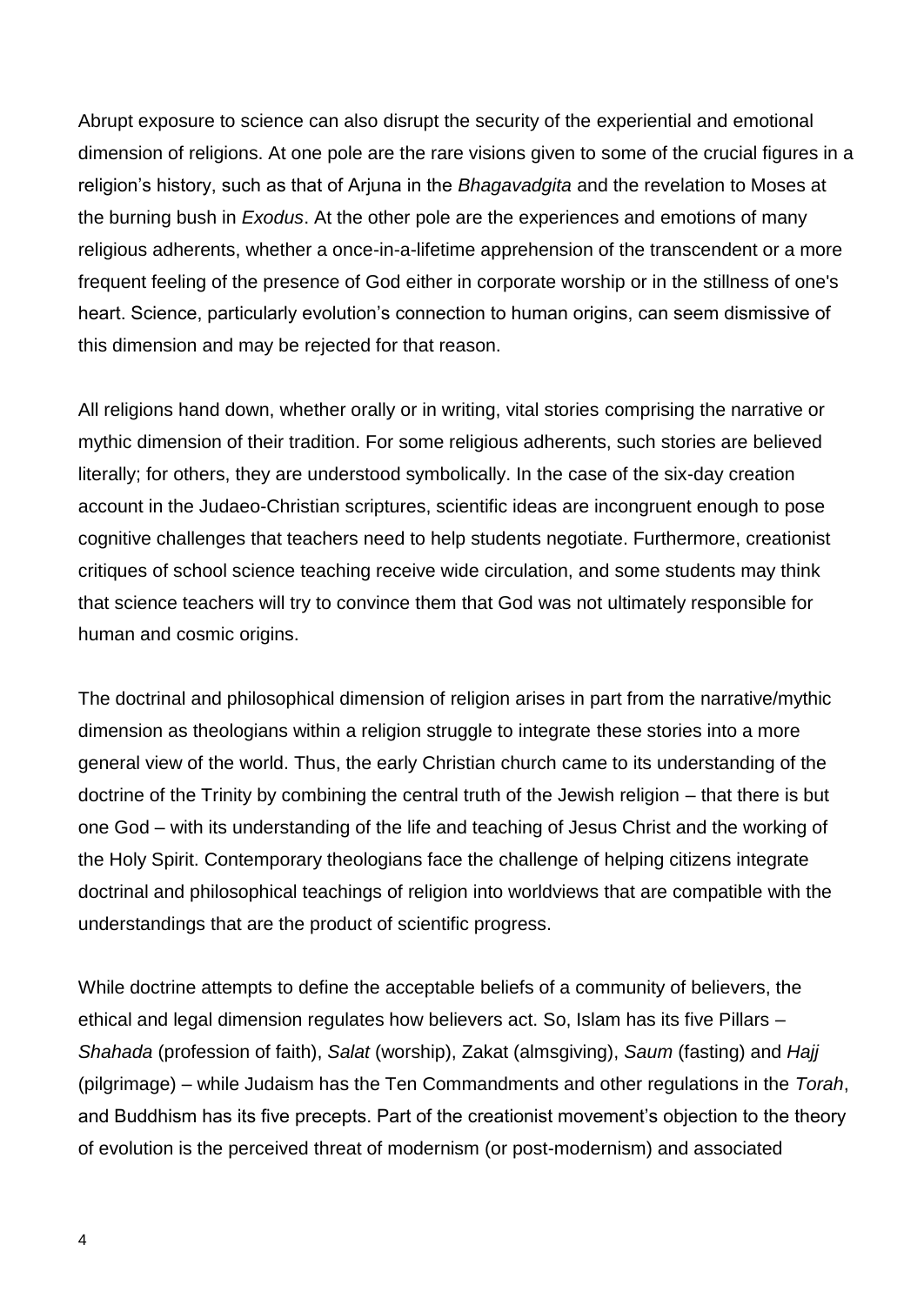immorality (or amorality). Aversion to evolution can also be based on the assumption that acceptance of the theory of evolution requires atheism.

The social and institutional dimension of a religion relates to its corporate manifestation – for example, in Buddhism, the order of monks and nuns, the Sangha, founded by the Buddha to carry on the teaching of Dharma; the whole Muslim community, the Umma, in Islam; and the communion of believers comprising the body of Christ, the Church, in Christianity. Science provides only a weaker version of this dimension through the community of peer-validated scientists. The associated loci of control involve different values than those of religion, which again demand an intellectual shift that individuals with a strong religious faith may not be eager to make.

Finally, there is the material dimension to each religion, namely the fruits of religious belief as shown by places of worship (e.g. synagogues, temples, and churches), religious artifacts (e.g. Eastern Orthodox icons and Hindu statues) and sites of special meaning (e.g. the river Ganges, Mount Fuji and Uluru (a.k.a. Eyre"s Rock)). When evolution is regarded as a contradiction to religious tradition, there is the threat of the loss of connection to these valued sites. Thus, for some believers, embracing the explanatory value of evolutionary science means sacrificing too much in terms of the loss of the religious dimensions of their lives.

#### **The relationship between science and religion**

These aspects of religion also provided a number of other axes on which the relationship of science and religion can be examined. For example, the effects of the practical and ritual dimension are being investigated by scientific studies that examine such things as the efficacy of prayer and the neurological consequences of meditation. There have been a number of scientific attempts to "explain" religious feelings. The narrative/mythic dimension of religion clearly connects with scientific accounts of such matters as the origins of the cosmos and the evolution of life. The doctrinal and philosophical dimensions can lead to understandings that may agree or disagree with standard scientific ones (e.g. about the status of the human embryo); and the ethical and legal dimension can lead to firm views about such matters as euthanasia.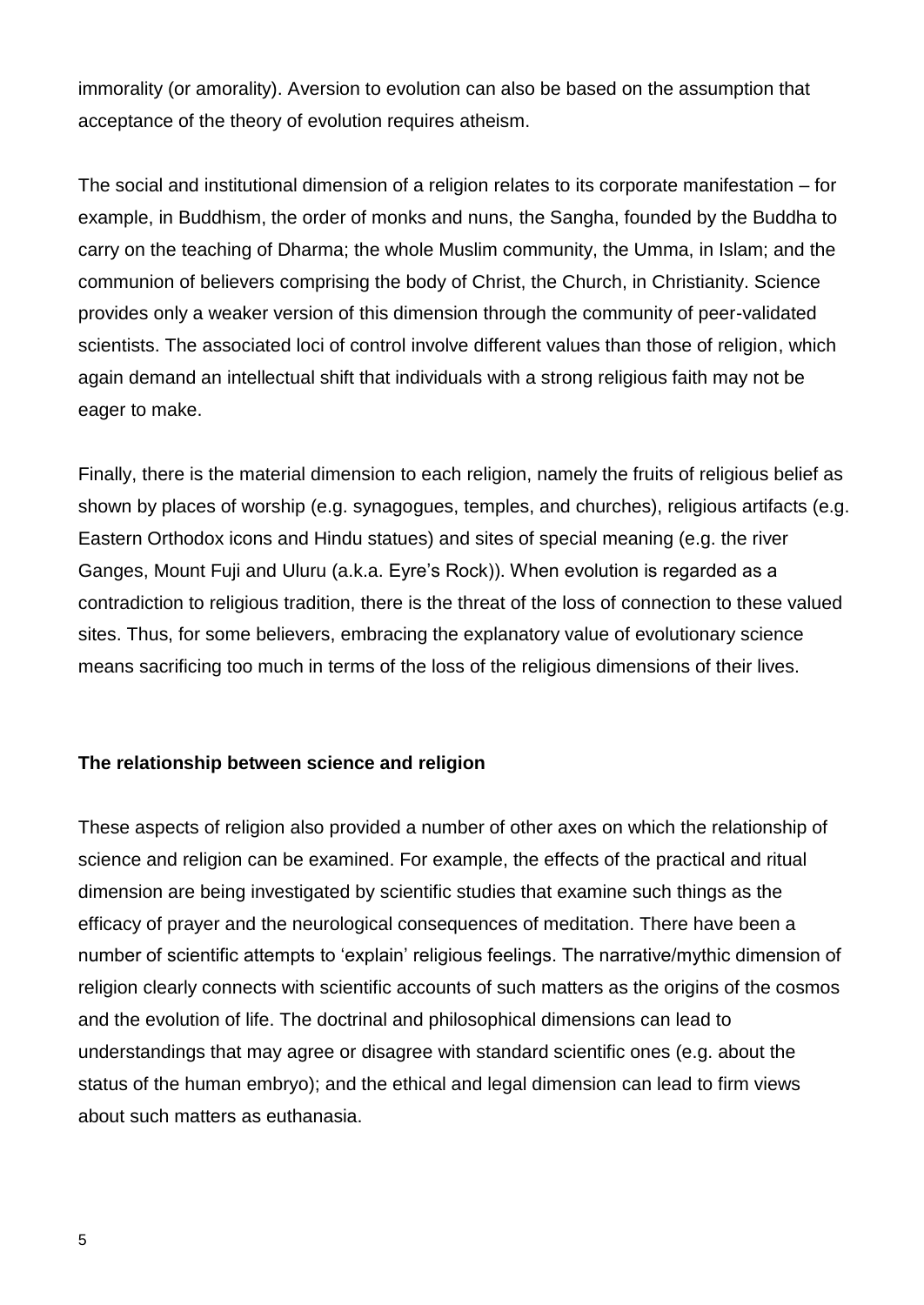There is now a very large literature on the relationship between science and religion. Indeed, the journal *Zygon* specialises in this area. A frequent criticism by those who write in this area (e.g. Roszak, 1994) is of what they see as simplistic analyses of the area by individuals, often well-known scientists, who occasionally write about it. Indeed, it is frequently argued that the clergy both in the past and nowadays are often far more sympathetic to a standard scientific view on such matters as evolution than might be supposed (e.g. Colburn and Henriques, 2006).

A thorough historical study of the relationship between science and religion is provided by John Hedley Brooke (1991). Brooke"s particular aim is "to reveal something of the complexity of the relationship between science and religion as they have interacted in the past" (p. 321), and it is worth quoting from his postscript at some length: "Popular generalizations about that relationship, whether couched in terms of war or peace, simply do not stand up to serious investigation. There is no such thing as *the* relationship between science and religion. It is what different individuals and communities have made of it in a plethora of different contexts. Not only has the problematic interface between them shifted over time, but there is also a high degree of artificiality in abstracting the science and the religion of earlier centuries to see how they were related" (Brooke, 1991, p. 321).

Brooke"s work sits alongside Barbour (1990), a classic text in the science-religion field. Barbour, in a classification that continues to prove fruitful, identified four ways in which science and religion could be seen to relate: conflict, independence, dialogue, and integration.

The *conflict* model of the relationship between science and religion exists most straightforwardly when science is seen as swallowing religion. As Barbour puts it "In a fight between a boa constrictor and a warthog, the victor, whichever it is, swallows the vanquished" (p. 4). In the UK and a number of other countries, the conflict model has recently been associated particularly with some of the writings of Richard Dawkins. A rather large literature is beginning to develop around Dawkins' writings on religion (McGrath, 2005), but Dawkins" argument, and the responses to it, can fairly straightforwardly be summarised. Dawkins holds that the arguments in favor of religious faith (which he equates to a belief in God) are invalid. In particular, the argument from biological design fails because Darwinian evolution can explain even the most apparently convincing cases of design (Dawkins, 2006). Dawkins also considers that religious faith is itself best seen as a sort of viral infection. The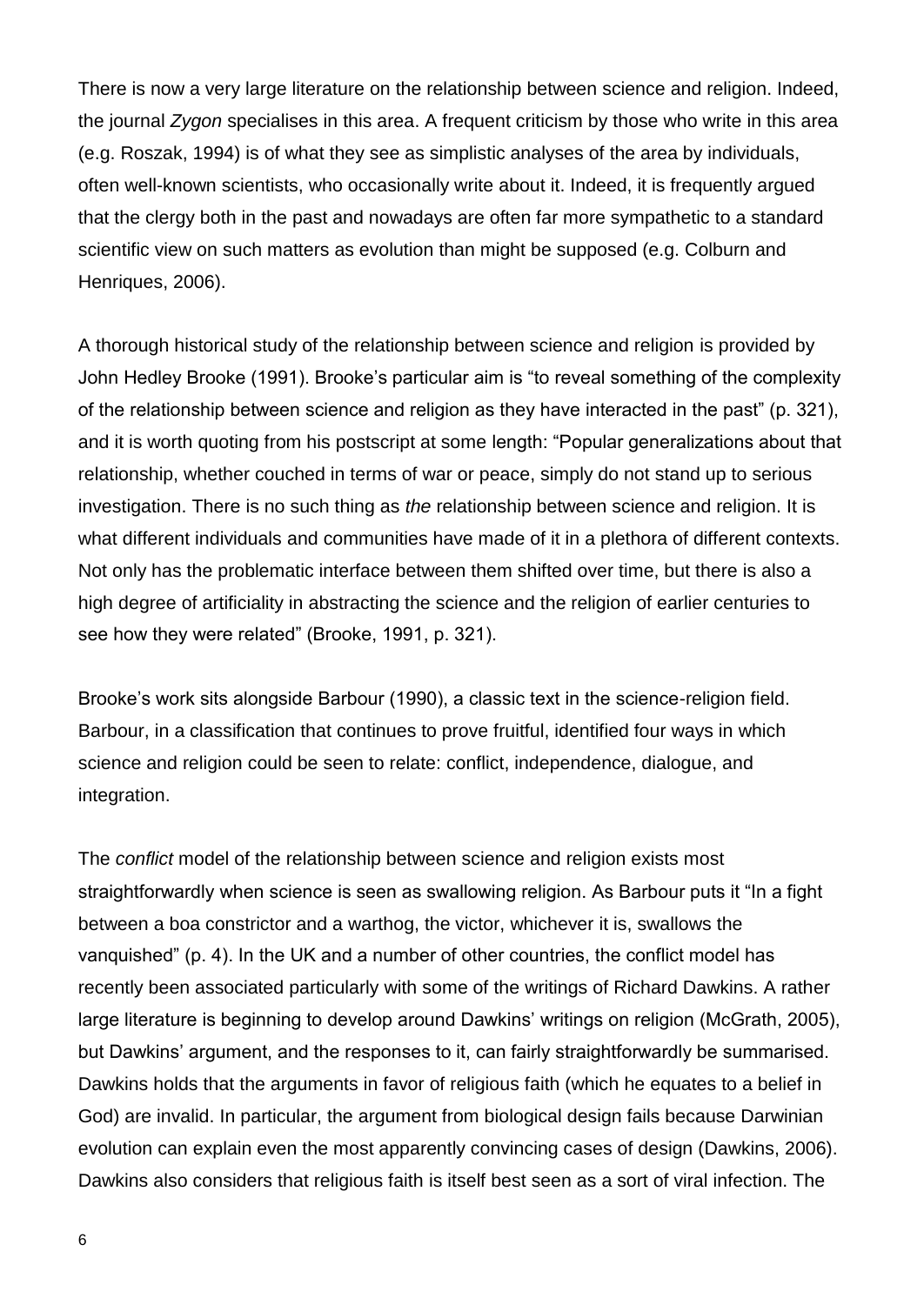more informed theological responses to Dawkins have claimed that he either misunderstands theology or intentionally chooses not to attempt to understand it; in other words, that Dawkins is attacking a straw man.

The *independence* understanding of the relationship between science and religion sees each enterprise as having its particular worth and existing distinct from the other. This is comparable to the relationship between engineering and aesthetics; both might examine a building but the questions they could, respectively, answer about it  $-$  'Is it constructed safely?' and 'Is it beautiful?' – do not overlap (much). In Barbour's view, independence might occur because science and religion use contrasting methods or employ different languages.

When science and religion are seen in *dialogue*, there may be questions about the boundaries between them or the methods of the two fields. For example, there is considerable literature available about the extent to which certain religions facilitate or hinder the rise of science. One line of argument within the Judaeo-Christian tradition has been that the orderliness of the universe is contingent, rather than necessary. In other words, God could have made the universe unintelligible, thus precluding science. The fact that the universe is ordered has encouraged many scientists to feel that in studying "the book of nature' they are attempting to understand something of the mind (or at least the workings) of God.

Finally, science and religion may be seen to be capable of *integration*. There are a number of models of integration, one of which sees science and religion contributing as partners to a comprehensive metaphysical worldview. There is, for example, a huge academic literature on process theology, an intellectual discipline that attempts to do just this. More mundanely, and somewhat closer to home for most people, many devout religious believers also accept the teachings of science and attempt, for example, to see their physical health, their feelings, and the success (or otherwise) of their personal relationships as being inextricably the result both of the laws of science ('If you don't eat enough vitamins, you will become unwell') and of God"s laws ('For the Lord loves justice; he will not forsake his saints. The righteous shall be preserved for ever, but the children of the wicked shall be cut off" *Psalm* 37: 28).

## **The significance of origins**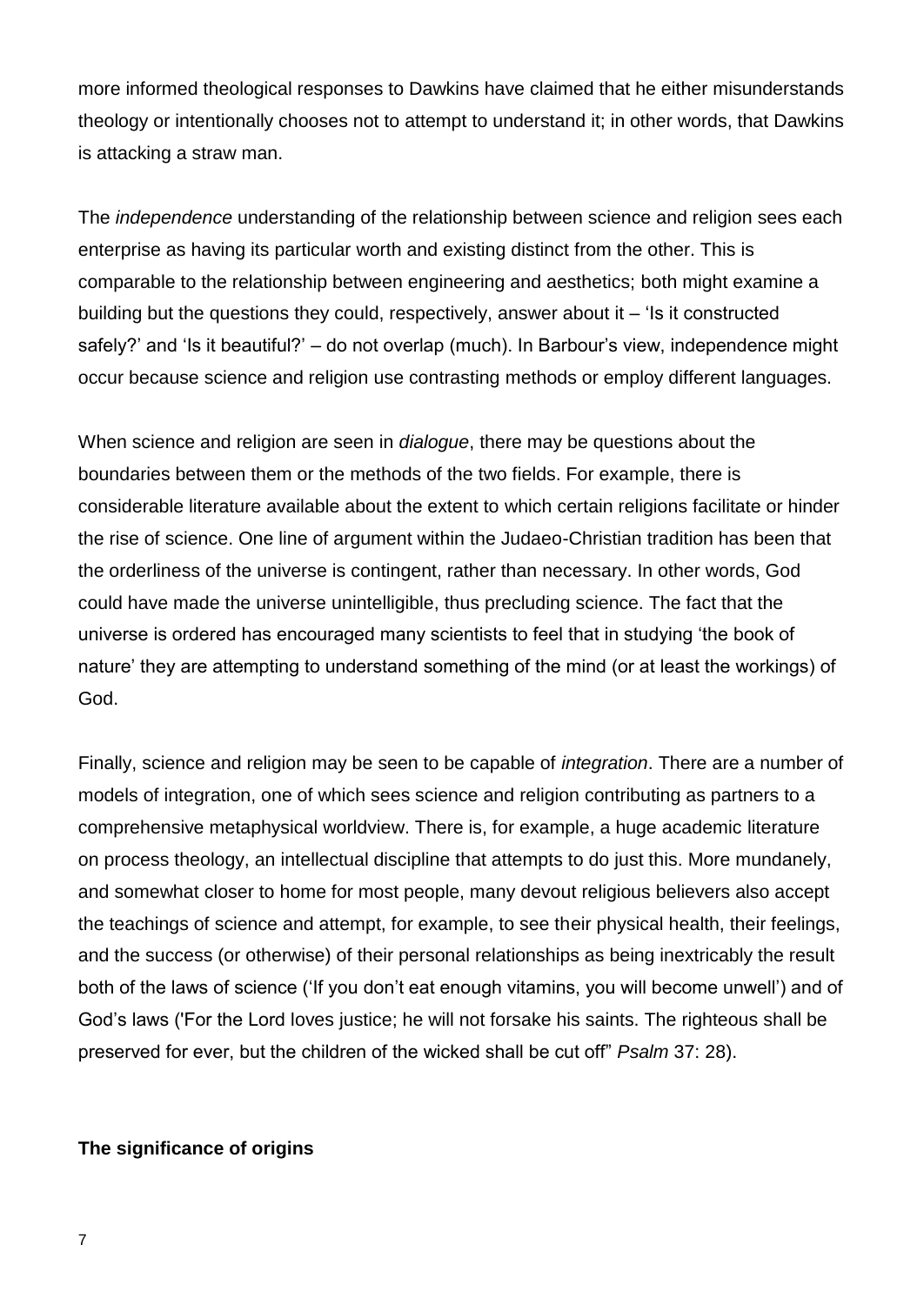With regard to the issue of origins, which of these four understandings of the relationship between science and religion is best depends on the precise questions being asked. If one is asking about whether dinosaurs and humans coexisted (Figure 1), that is manifestly a scientific question (to which the correct and scientific answer is 'no'), and any religious attempt to answer the question differently is bound to lead to conflict (Figure 2). If, although, one is asking about why the universe has precisely the values of the various physical constants that it does (values which, if only minutely different, would preclude the evolution of any life, let alone life sufficiently intelligent to be asking this question), then this is perhaps less of a scientific question, so that conflict is less likely to be seen as inevitable.

Most of the literature on creationism (and/or intelligent design) and evolutionary theory puts them in stark opposition (Reiss, in press). Evolution is consistently presented in creationist books and articles as illogical (e.g. natural selection cannot, on account of the second law of thermodynamics, create order out of disorder; mutations are always deleterious and so cannot lead to improvements), contradicted by the scientific evidence (e.g. the fossil record shows human footprints alongside animals supposed by evolutionists to be long extinct; the fossil record does not provide evidence for transitional forms), the product of non-scientific reasoning (e.g. the early history of life would require life to arise from inorganic matter – a form of spontaneous generation rejected by science in the  $19<sup>th</sup>$  Century; radioactive dating makes assumptions about the constancy of natural processes over aeons of time whereas we increasingly know of natural processes that affect the rate of radioactive decay), the product of those who ridicule the word of God, and a cause of a whole range of social evils (from eugenics, Marxism, Nazism and racism to juvenile delinquency – see Figure 3).

By and large, creationism has received similarly short shrift from those who accept the theory of evolution. In a fairly early study the philosopher of science Philip Kitcher argued that "in attacking the methods of evolutionary biology, Creationists are actually criticizing methods that are used throughout science" (Kitcher, 1982, pp. 4-5). Kitcher concluded that the flatearth theory, the chemistry of the four elements, and mediaeval astrology "have just as much claim to rival current scientific views as Creationism does to challenge evolutionary biology" (Kitcher, 1982, p. 5). Many scientists have defended evolutionary biology from creationism. The main points that are frequently made are that evolutionary biology is good science since not all science consists of controlled experiments where the results can be collected within a short period of time; that creationism (including "scientific creationism") isn"t really a science in that its ultimate authority is scriptural and theological rather than the evidence obtained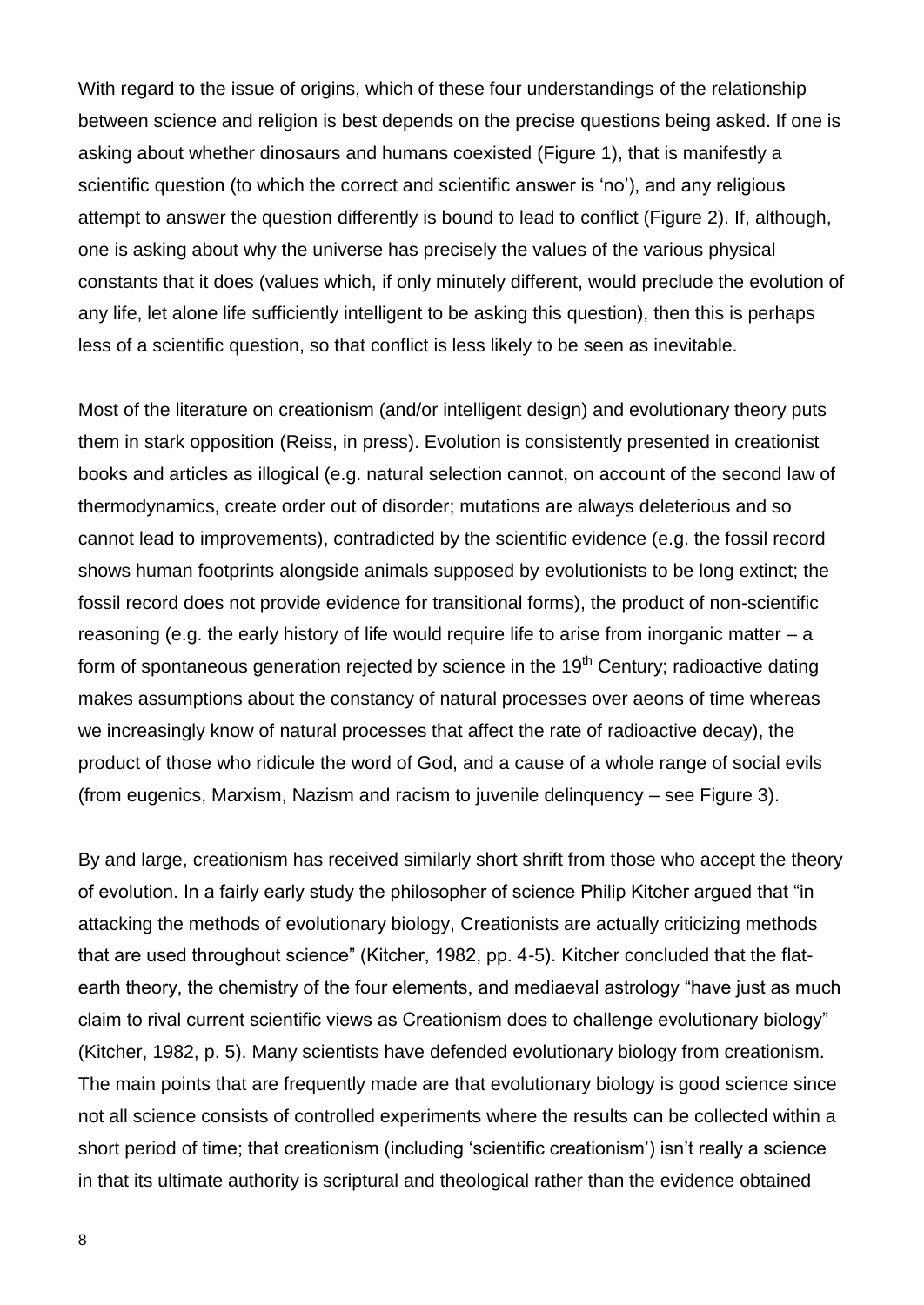from the natural world; and that an acceptance of evolution is fully compatible with a religious faith.

The relationship between science and religion has changed over the years. Nevertheless, there are two key issues fueling the evolution/creationism controversy: one is to do with understandings of reality, the other to do with evidence and authority. Although it is always desperately difficult to generalise, most religions hold that reality consists of more than the observable world, and many religions give weight to institutional authority in a way that science generally strives not to. For example, there is a very large religious and theological literature on the world to come. However, to labor the point, science, strictly speaking, has little or nothing to say about this question, while religious believers within a particular religion are likely to find the pronouncements on the question of even the most intelligent and spiritual of their present leaders to be of less significance than the few recorded words of their religion's founder(s).

Given the unsuccessful history of scientists" participation in educational battles over evolution, it seems hopeful that a pluralistic position, promoting cultural tolerance and individual autonomy, has a better chance of ensuring that students at the very least learn what evolution is. In the past, science has all too often exacerbated this evolution/creation conflict by appearing to dismiss the legitimacy of religious ideas and the validity of personal beliefs (cf. Cobern, 1996).

## **Classroom specifics**

So how might one teach evolution in science lessons, say to 14-16 year-olds? The first thing to note is that there is scope for young people to discuss beliefs about the origins of the Earth and living things in other subjects, notably religious education (RE). In England, the DCSF (Department for Children, Schools and Families) and QCA (Qualifications and Curriculum Authority) have published a non-statutory national framework for RE and teaching units which include a unit asking "How can we answer questions about creation and origins?". The unit focuses on creation and the origins of the universe and human life, as well as the relationships between religion and science. It can be downloaded from [http://www.qca.org.uk.](http://www.qca.org.uk/)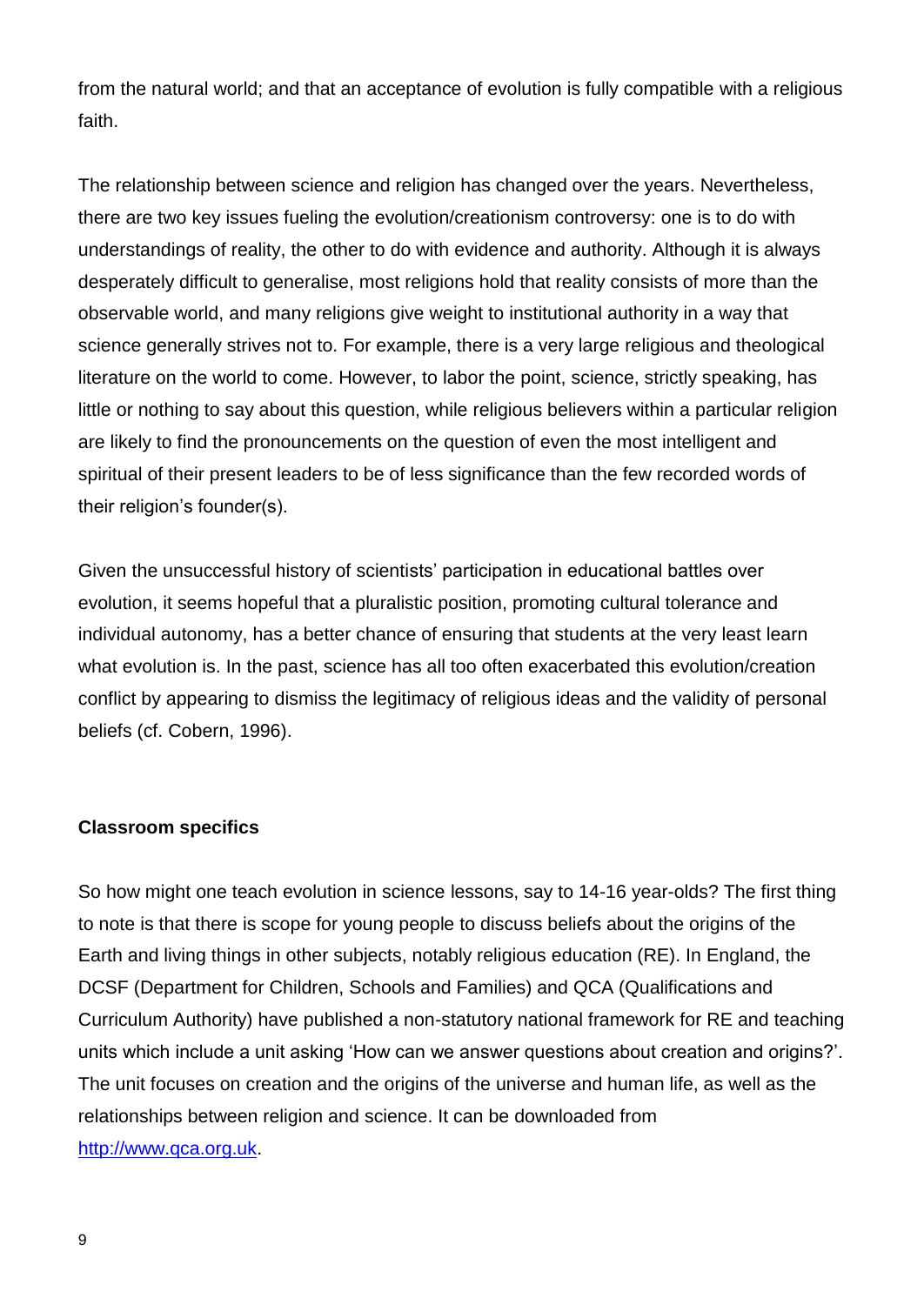In the summer of 2007, after months of behind-the-scenes meetings and discussions, the DCSF Guidance on Creationism and Intelligent Design received Ministerial approval and was published (DCSF, 2007). As one of those who helped put the Guidance together I am relieved it seems to have been broadly welcomed. Even the discussions on the RichardDawkins.net forum have been pretty positive while *The Freethinker*, "The Voice of Atheism since 1881", described it as "a welcome breath of fresh air" and "a model of clarity and reason".

The Guidance points out that he use of the word "theory" in science (as in "the theory of evolution") can mislead those not familiar with science as a subject discipline because it is different from the everyday meaning (i.e. of being little more than an idea). In science, of course, the word indicates that there is a substantial amount of supporting evidence, underpinned by principles and explanations accepted by the international scientific community. The Guidance goes on to point out: "Creationism and intelligent design are sometimes claimed to be scientific theories. This is not the case as they have no underpinning scientific principles, or explanations, and are not accepted by the science community as a whole. Creationism and intelligent design therefore do not form part of the science National Curriculum programmes of study" (DCSF, 2007).

The Guidance points out that the nature of, and evidence for, evolution must be taught at key stage 4 as these are part of the programme of study for science, while key stages 1, 2 and 3 include topics such as variation, classification and inheritance which lay the foundations for developing an understanding of evolution at key stage 4 and post-16. It then goes on to say: "Creationism and intelligent design are not part of the science National Curriculum programmes of study and should not be taught as science. However, there is a real difference between teaching 'x' and teaching *about* 'x'. Any questions about creationism and intelligent design which arise in science lessons, for example as a result of media coverage, could provide the opportunity to explain or explore why they are not considered to be scientific theories and, in the right context, why evolution is considered to be a scientific theory" (DCSF, 2007).

This seems to me a key point. Many scientists, and some science educators, fear that consideration of creationism or intelligent design in a science classroom legitimises them. For example, the excellent book *Science, Evolution, and Creationism* published by the US National Academy of Sciences and Institute of Medicine asserts "The ideas offered by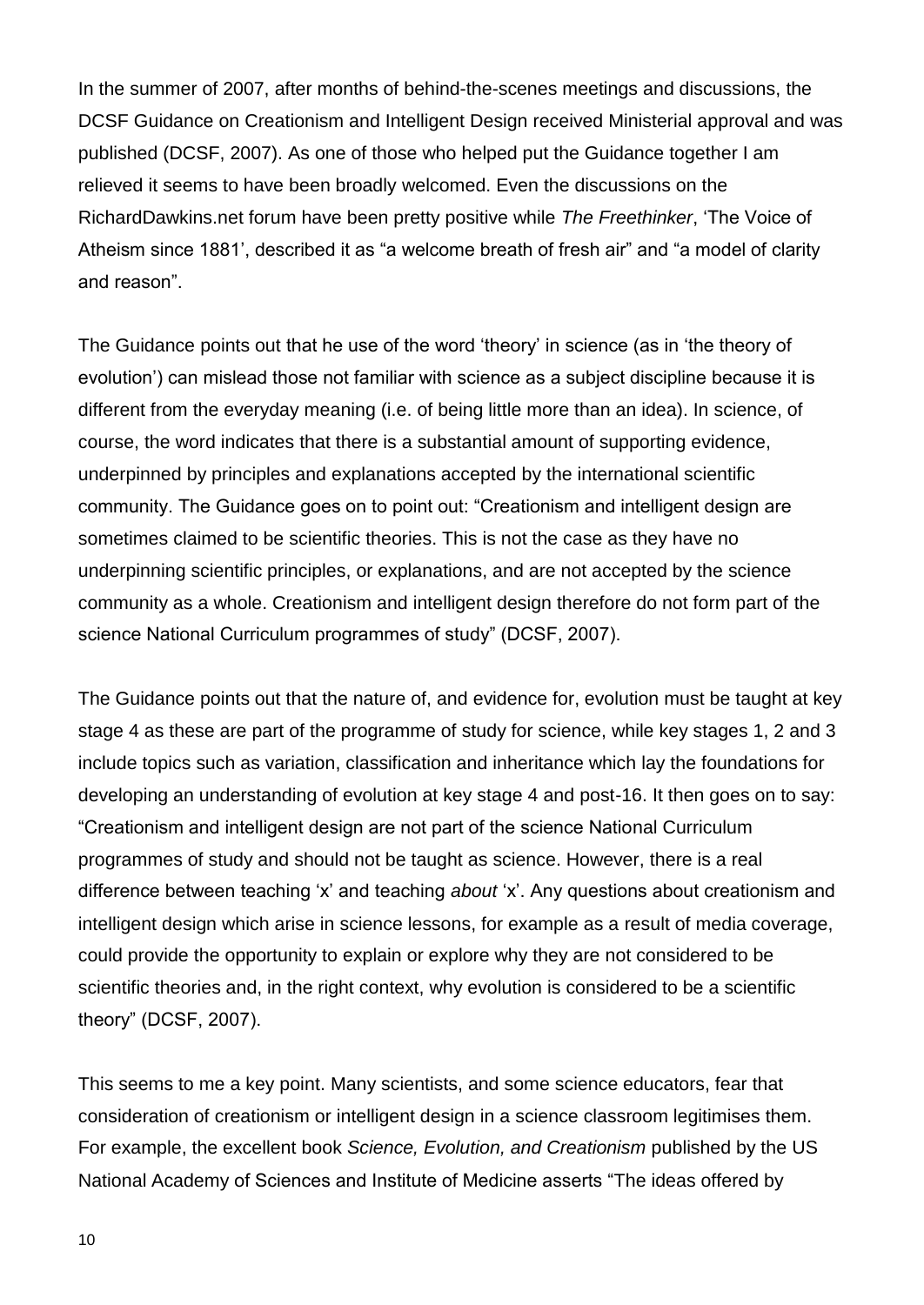intelligent design creationists are not the products of scientific reasoning. Discussing these ideas in science classes would not be appropriate given their lack of scientific support" (National Academy of Sciences and Institute of Medicine, 2008, p. 52).

I agree with the first sentence but disagree with the second. Just because something lacks scientific support doesn't seem to me a sufficient reason to omit it from a science lesson. When I was taught physics at school, and taught it extremely well in my view, what I remember finding so exciting was that we could discuss almost anything providing we were prepared to defend our thinking in a way that admitted objective evidence and logical argument.

In an interesting exception that proves the rule, I recall one of our advanced level chemistry teachers scoffing at a fellow student who sat with a spoon in front of her while Uri Geller (if you don"t know who I mean, search *You Tube*, including some of the clips that claim to expose him) maintained he could bend viewers' spoons. I was all for this approach. After all, I reasoned, surely the first thing was to establish if the spoon bent (it didn"t for her) and if it did, then start working out how.

So when teaching evolution, there is much to be said for allowing students to raise any doubts they have (hardly a revolutionary idea in science teaching) and doing one"s best to have a genuine discussion. The word 'genuine' doesn't mean that creationism or intelligent design deserve equal time. However, in certain classes, depending on the comfort of the teacher in dealing with such issues and the make up of the student body, it can be appropriate to deal with the issue. If questions or issues about creationism and intelligent design arise during science lessons they can be used to illustrate a number of aspects of how science works such as "how interpretation of data, using creative thought, provides evidence to test ideas and develop theories'; 'that there are some questions that science cannot currently answer, and some that science cannot address"; "how uncertainties in scientific knowledge and scientific ideas change over time and about the role of the scientific community in validating these changes".

Having said that, I don't believe that such teaching is easy. Some students get very heated; others remain silent even if they disagree profoundly with what is said. The DCSF Guidance suggests: "Some students do hold creationist beliefs or believe in the arguments of the intelligent design movement and/or have parents/carers who accept such views. If either is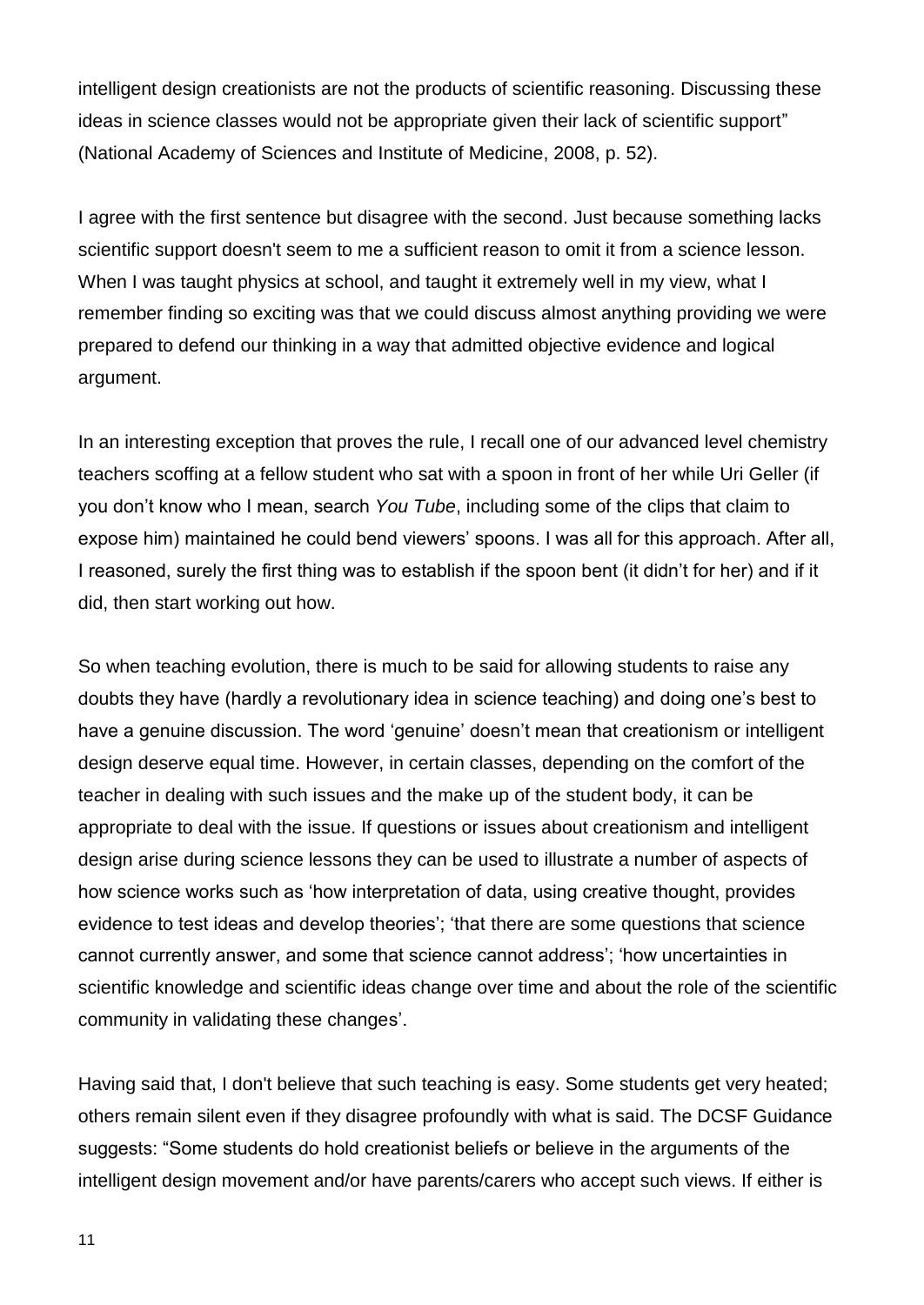brought up in a science lesson it should be handled in a way that is respectful of students" views, religious and otherwise, whilst clearly giving the message that the theory of evolution and the notion of an old Earth / universe are supported by a mass of evidence and fully accepted by the scientific community".

I do believe in taking seriously and respectfully the concerns of students who do not accept the theory of evolution while still introducing them to it. While it is unlikely that this will help students who have a conflict between science and their religious beliefs to resolve the conflict, good science teaching can help students to manage it – and to learn more science. Creationism can profitably be seen not as a simple misconception that careful science teaching can correct, as careful science teaching might hope to persuade a student that an object continues at uniform velocity unless acted on by a net force, or that most of the mass of a plant comes from air. Rather, a student who believes in creationism can be seen as inhabiting a non-scientific worldview, that is a very different way of seeing the world. One very rarely changes one"s worldview as a result of a 50 minute lesson, however well taught.

My hope, rather, is simply to enable students to understand the scientific worldview with respect to origins, not necessarily to accept it. We can help students to find their science lessons interesting and intellectually challenging without their being threatening. Effective teaching in this area can not only help students learn about the theory of evolution but better to appreciate the way science is done, the procedures by which scientific knowledge accumulates, the limitations of science and the ways in which scientific knowledge differs from other forms of knowledge.

## **References**

- Barbour, I. G. (1990) *Religion in an age of science: The Gifford Lectures 1989–1991, volume 1*. London: SCM.
- Brooke, J. H. (1991) *Science and religion: some historical perspectives*. Cambridge: Cambridge University Press.
- Cobern, W. W. (1996) Worldview theory and conceptual change in science education. *Science Education*, **80**, 579–610.
- Colburn, A. and Henriques, L. (2006) Clergy views on evolution, creationism, science, and religion. *Journal of Research in Science Teaching*, **43**, 419–442.